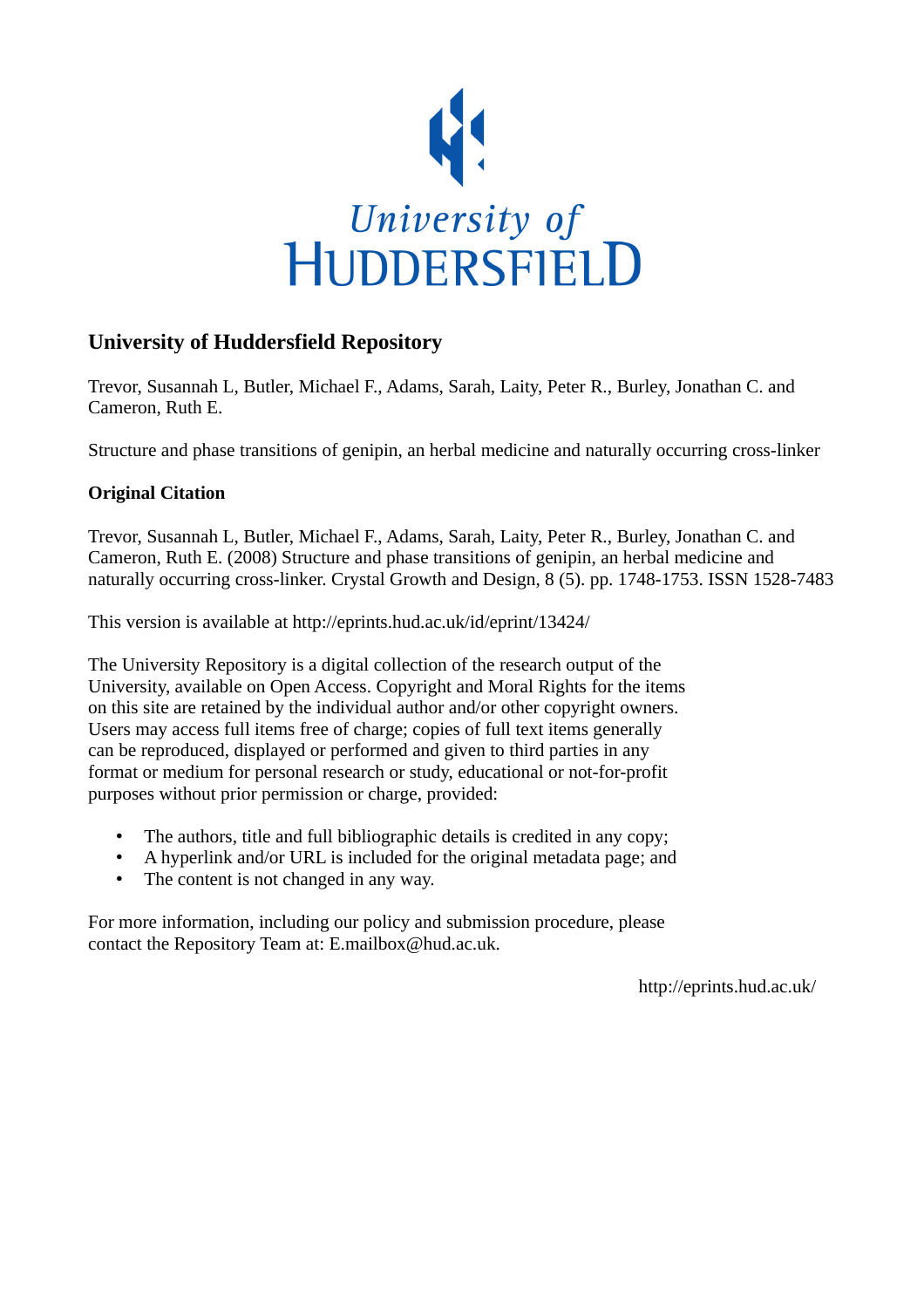### **Structure and Phase Transitions of Genipin, An Herbal Medicine and Naturally Occurring Cross-Linker**

Susannah L. Trevor,\*,† Micheal F. Butler,‡ Sarah Adams,‡ Peter R. Laity,† Jonathan C. Burley,§ and Ruth E. Cameron†

*University of Cambridge, Department of Materials Science and Metallurgy, Pembroke Street, Cambridge, CB2 3QZ, U.K., Unile*V*er R&D Colworth, Sharnbrook, Bedford, MK44 1LQ, U.K., and University of Cambridge, Department of Chemistry, Lensfield Road, Cambridge, CB2 1EW, U.K.* 

*Recei*V*ed June 20, 2007; Re*V*ised Manuscript Recei*V*ed January 14, 2008*



**ABSTRACT:** The naturally occurring cross-linking agent genipin has recently been the subject of biomedical research both in the creation of hydrogel structures and as a potential active agent in its own right. In this study several methods of specimen preparation were used to isolate and stabilize crystalline genipin material. The thermodynamic properties of the genipin crystals and their phase changes were investigated using differential scanning calorimetry techniques. Single crystal and powder X-ray diffraction (XRD) confirmed two separate polymorphic phases denoted form I and form II. The structures were resolved, and the XRD traces were indexed, and both forms were found to be monoclinic. Genipin forms I and II were also isolated through methanol evaporation crystallization. Form II was formed through this route when the crystallization was accompanied by polymerization of a fraction of the genipin. The materials were also tested under in situ heated, X-ray diffraction conditions at a synchrotron radiation source. Genipin forms I and II were shown to have melting temperatures of around 121 and 101 °C, respectively.

#### **Introduction**

The naturally occurring cross-linking agent genipin (Figure 1) has recently been the subject of biomedical research both in the creation of hydrogel structures and as a potential active agent on its own as a potential treatment for type II diabetes.<sup>1-3</sup> Because of the numerous and wide ranging fields of genipin research currently being carried out, it is increasingly pertinent to consider the nature of the substrate itself. Understanding the variations in the crystal packing of a molecule, otherwise known as polymorphism, is essential as it determines a host of the material's structural properties. This is particularly crucial in the pharmaceutical industry where the solid state behavior may determine the dissolution rate, equilibrium solubility, and absorption rate or even if the agent is wholly unsuitable for therapy.<sup>4</sup> Additionally, prior knowledge of any polymorphic behavior is important if the agent is going to be presented for regulatory approval. In this study, preliminary tests on the thermodynamic behavior of genipin revealed multiple melting events indicating some interesting crystalline behavior, and it is the ambition of this study to further investigate the crystallographic nature of this small molecule. The effects of genipin polymerization on crystallinity are also investigated. This was done using a combination of optical microscopy, differential scanning calorimetry (DSC), and X-ray diffraction (XRD) techniques.

#### **Experimental Procedures**

**Materials Preparation.** Genipin was obtained from Challenge Bioproducts Co. Ltd. Taiwan, was used in the as-supplied state, and also was prepared in several other states.

**Form I Crystal Preparation.** Slow evaporation from a 50 mM genipin /methanol solution at room temperature led to the formation of small crystals suitable for analysis by single crystal diffraction methods. These crystals were later denoted form I.

๎∵н⊿он Ò⊩

**Figure 1.** The chemical structure of genipin.

Form II Crystal Isolation. As we were unable to grow single crystals suitable for structure determination from single-crystal diffraction, form II genipin was prepared in a 0.7 mm Lindemann glass capillary inside a Mettler Toledo DSC822e. The sample was then heated under nitrogen to 130 °C to form a melt and quenched to room temperature. This produced crystals that were later denoted form II.

**Genipin Crystallized by Slow Methanol Evaporation.** A supersaturated solution of roughly 120 mM genipin in laboratory grade methanol was prepared and covered to allow a slow evaporation. As evaporation occurred, the genipin solution crystallized. It was found that in some samples polymerization occurred and that within the polymerized genipin pockets of crystals would grow. These crystals were removed for analysis. In other samples where the polymerization reaction did not occur, the entire sample was crystalline after evaporation, and these crystals were also analyzed.

**Optical Microscopy.** A sapphire crucible containing as supplied genipin was placed on a glass coverslip and heated on a hot stage under the microscope. Crossed polars were used. A heating, cooling, reheating cycle was performed. An initial 25 °C temperature was raised to 130 °C and equilibrated for 2 min before cooling again to 25 °C. A further 2 min equilibration was applied and another reheat was conduced again to 130 °C. A constant heating/cooling rate of 6 °C min<sup>-1</sup> was used throughout.

**DSC.** Differential scanning calorimetry was carried out using a TA Instruments Q1000 DSC, which uses the heat flux method. Samples of mass between 20 and 40 mg were accurately weighed into aluminum pans. A heating rate of 6 or  $10^{\circ}$ C min<sup>-1</sup> was used to heat the sample from  $-25$  to 130 °C. Samples were then quenched to  $-25$  °C at a cooling rate of between 50 and 100  $^{\circ}$ C min<sup>-1</sup>.

**XRD. Single Crystal XRD and Structure Resolution.** The single crystal X-ray diffraction was carried out at  $-93$  °C on Nonius CCD diffractometer using molybdenum K $\alpha$ 1 radiation (0.71 Å). The data were recorded over a 2-theta range of 3.85–27.49°. The cell refinement

<sup>\*</sup> To whom correspondence should be addressed: Susie Trevor, Sintef Materialer og Kjemi, P.O. Box 124, Blindern, 0314, Oslo, Norway. E-mail:

University of Cambridge, Department of Materials Science and Metallurgy. ‡ Unilever R&D Colworth.

<sup>§</sup> University of Cambridge, Department of Chemistry.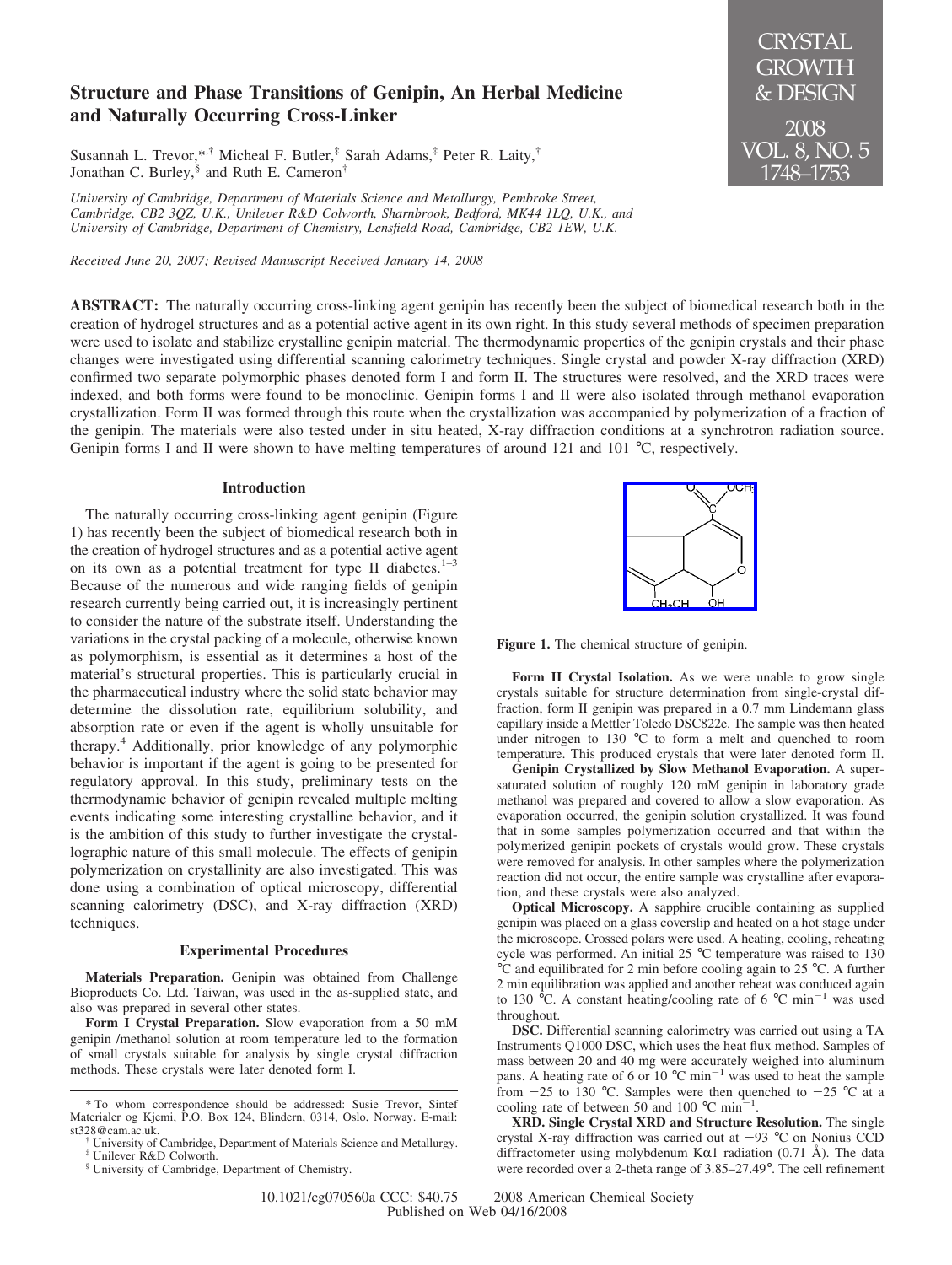was standard data reduction using HKL methods<sup>5</sup> and structure solving and refinement was carried out using SHELXL9.6

**XRD of Form II and Structure Resolution.** Powder X-ray diffraction traces of form II genipin formed in the Lindemann capillary were made at room temperature using a stoe Stadi-P diffractometer, operating in Dybye-Scherrer geometry, using Cobalt  $K\alpha_1$  radiation (1.78) Å). The data were recorded over a 2-theta range of 2–80° with a step size of 0.01 and a time of 2 s per step. We were able to successfully index the pattern, solve the structure through the standard methods, which was refined, and the proposed structural model yielded an excellent agreement with the calculated pattern and a chemically reasonable structural model.

**Powder X-ray Diffraction.** PXRD was carried out on the "as supplied" genipin, and the crystals formed by methanol evaporation. Wide angle X-ray scattering (WAXS) experiments were conducted at room temperature using a Phillips diffractometer, with Copper K  $\alpha_1$ radiation (1.54 Å). The data were recorded over a 2-theta range of 5–50°, with a step size of 0.05 and a time of 2 s per step.

**In Situ Powder X-ray Diffraction.** Further wide-angle X-ray scattering was carried out station 6.2 of the Darresbury Synchrotron radiation source, Cheshire, UK. The samples were enclosed in aluminum pans and heated using a heating stage at a rate of 10 °C/min from 25 to 130 °C to correspond with the DSC experiments. The detector type is a medium-high resolution curved 1-dimensional WAXS detector. Diffraction data were binned at 6 s intervals. The data were background subtracted and normalized.

**Molecular Graphics.** Once the structures of each form were resolved, the Mercury software version 1.4.1 from the Cambridge Crystallographic Data Centre (CCDC) was used for creating the molecular graphics.

#### **Results**

**DSC.** Figure 2a shows the DSC trace of the genipin in the "as-supplied" state (form I). The material is crystalline, and a single melting transition is seen at 121 °C ( $\Delta H_{\text{m}} = 32.3 \text{ kJ/m}$ ) mol). A second heating cycle was carried out on the genipin melt after a fast quenched cooling (Figure 2b). At a heating rate of 10  $^{\circ}$ C min<sup>-1</sup>, the onset of crystallization is observed between 55 and 87 °C ( $\Delta H_{\text{m}}$  = 2.6 kJ/mol), an initial melting peak is seen at 97.4 °C, and a final melting peak is seen at 101.4 °C (total  $\Delta H$ <sub>m</sub> = 3.6 kJ/mol). Heating at 6 °C min<sup>-1</sup> (to match the optical microscope experiment) (Figure 3) resulted in slightly better separated peaks, but little significant difference in behavior. Figure 2c shows the DSC trace of crystals prepared by the methanol evaporation method and extracted from a sample in which polymerization did not occur. In this case a crystallization can be seen between 98 and 105 °C followed by a broad melting peak at 119 °C.

Figure 2d shows the DSC trace of crystals extracted from a sample in which polymerization did occur. The DSC data shows a very broad melting peak from around 90-110 °C ( $\Delta H_{\text{m}}$  = 1.60 kJ/mol), which implies a lesser degree of crystallinity in this sample. The  $T_m$  occurs at approximately 105 °C. A second smaller melting peak is also observable at 115 °C.

**Optical Microscopy.** Figure 3 shows the images obtained during the optical microscopy observations during heating/ cooling/reheating of as-supplied genipin. Initially, block-like crystals are observable, and no visible changes take place during heating until around 121 °C, but by 127 °C all crystals have completely melted. During the cooling part of the cycle, there are no observable effects until the temperature is lowered to 50 °C when small needle-like crystals appear. Only a small amount of crystal growth occurs during the rest of the cooling cycle. However, once the reheating cycle begins, the seeded crystals propagate significantly, showing a needle-like crystal form. Despite the greater crystal growth during this phase, there are still some patches of the amorphous melt phase visible. At just under 100 °C, a second crystal system forms. This second crystal



**Figure 2.** DSC data from 10  $^{\circ}$ C min<sup>-1</sup> heating of (a) form I genipin, (b) reheating of the fast quenched genipin melt, (c) genipin crystals prepared by methanol evaporation methods where no polymerization reaction occurred, (d) genipin crystals formed by methanol evaporation where polymerization did occur.

growth appears to have initiated out of the field of view so was likely to have actually begun growth at a temperature lower than 100 °C. The second crystal growth continues, but it is unclear whether it is formed by the transformation of the first crystal type or is forming concurrently from the melt. This continues until around 103 °C when there is an apparent melting of the original phase leaving the second phase only, which continues to grow until a complete melting at around 121 °C.

**X-Ray Diffraction.** Single crystal XRD was carried out, the structural model was developed, and a Rietveld refinement carried out. It was found to have a monoclinic B unit cell (bunique);  $a-7.53360$ ,  $b-17.68770$ ,  $c-8.14160$  Å, and  $\beta$  94.877°. Figure 3a shows the refined and indexed model from the single crystal data (the broken line). This has been denoted form I.

The as-supplied genipin was in the form of a crystalline powder. When PXRD was carried out the as-supplied genipin was found to have the form I structure, and this is demonstrated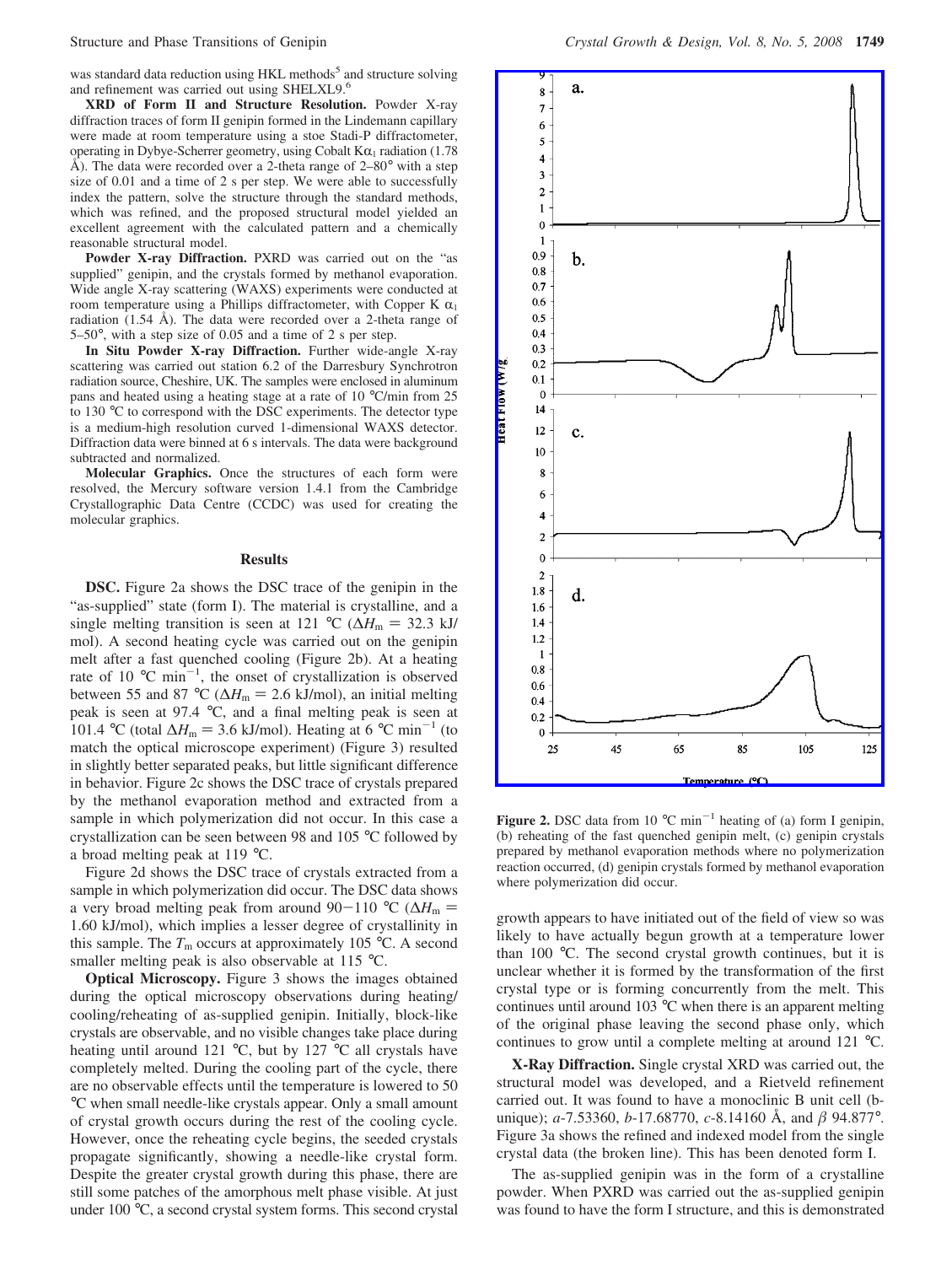

Figure 3.  $(a-j)$  Optical microscopy images collected during a heating/ cooling/reheating cycle. From 25 to 130 °C, cooled to 25 °C and reheated to 130 °C at a rate of 6 °C min<sup>-1</sup>.

where is shown overlaying the Rietveld refinement in Figure 4A. The inconsistency between the two plots are due to temperature differences in the experimental setup. The single crystal XRD was carried out at  $-90$  °C, and the Rietveld refinement is derived from this data. The PXRD on the as-supplied genipin was carried out at room temperature. The effect of increasing temperature on the crystal structure is demonstrated by the in situ XRD.

The same heating conditions as used in the DSC experiments (10 °C min-<sup>1</sup> ) were repeated using synchrotron radiation to collect time-resolved XRD patterns of the sample during the scan (Figure 4B). The data was relatively low resolution but did reveal changes in the form I crystals on heating, specifically the merging of the  $(11\bar{1})$  and  $(111)$ , the  $(12\bar{1})$  and the  $(121)$ , and the  $(13\bar{1})$  and the  $(131)$  refelctions, above 100 °C. This was attributed to thermal expansion.

A second, less stable polymorph of genipin as evidenced in the second heating cycle in the DSC was not possible to isolate as a single crystal but a powder form was tested. The powder XRD diffraction pattern and indices are shown in Figure 5A. The resolved structure was found to be monoclinic *C*2; *a*-20.8243,



**Figure 4.** (A) 3D heating in situ powder XRD trace of form 1 genipin (data obtained using a wavelength of 1.54 Å) and (B) refined structure of form I genipin modelled from the single crystal XRD and PXRD pattern of form I genipin (data obtained using a wavelength of 1.54 Å).

*b*-6.06204, *c*-8.5848 Å, and  $\beta$ -90.526° (goodness of fit;  $\chi^2$ 1.341 for 107 variables,  $R_p = 0.00466$ ,  $R_{wp} = 0.0364$ ). We have denoted this structure form II of genipin.

A reheating cycle was performed on the as-supplied genipin during the in situ XRD. The resulting diffraction pattern was found to match that of form I, although the data sets in Figure 4A,B were obtained at different wavelengths and as such are represented offset from each other. Investigations using the Mercury crystallographic software showed the Rietveld refined structure matched that obtained in situ when adjusted for the lower wavelength. This in situ heating XRD performed on the quenched melt shows the beginnings of crystal formation around 50 °C and  $T_m$  at 105 °C (Figure 5B). No peak merging is observed in this sample.

Powder XRD carried out on the genipin crystallized by methanol evaporation where polymerization did not occur shows a similar diffraction pattern to that of the form I genipin (Figure 6A). During the in situ XRD studies, this material shows the XRD pattern of form I at the lower temperatures (Figure 6B). The same peak merging pattern as observed in the as-received is also observable, although this is onset at a slightly lower 90 °C and melting is observed at around 118 °C.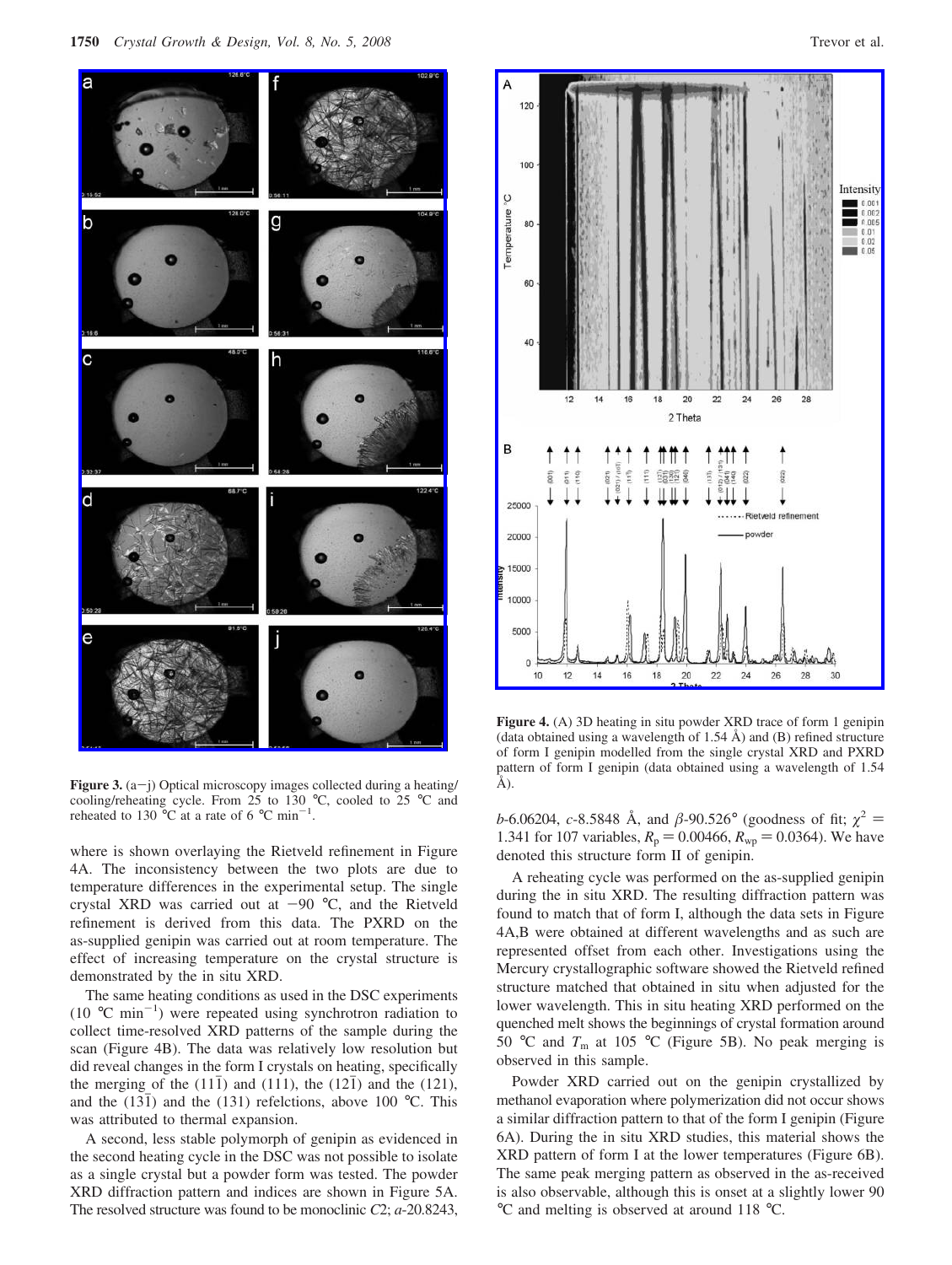

**Figure 5.** (A) 3D heating in situ XRD traces for form II genipin formed in situ from the quenched melt, undergoing heating from 25 to 130  $^{\circ}$ C (data obtained using a wavelength of 1.54 Å) and (B) refined structure of form II genipin modelled from PXRD and PXRD pattern of form II genipin (data obtained using a wavelength of 1.78 Å).

The crystals obtained from the sample in which polymerization occurred shows a diffraction pattern consistent with that of form II genipin (Figure 6C), as it has the (201) and 002 peaks, but there was also some distinction between the refractive equivalent planes such as  $(11\bar{1})$  and  $(111)$  as was observed in the form I samples. The in situ data exhibits the same form II diffraction pattern until approximately 97 °C upon which point the (201) and (002) diffraction planes indicative of form II genipin disappear leaving the pattern typical of form I genipin, including the peak merging behavior (Figure 6D).

**Molecular Graphics.** Three-dimensional models of the resolved unit cells were created based on the models of form I and II genipin using Mercury crystallographic software. These are shown in Figure 7.

#### **Discussion**

**The Polymorphic Structures of Genipin.** In the experiments performed, there is evidence of the formation of two different crystal structures: one more stable form, denoted form I, and a second less stable form, form II. Samples of each form were isolated, and using single crystal and powder XRD the two structures were refined and the structures resolved. Figures 4A and 5A (the broken line patterns) show the indexed diffraction patterns of the two forms. Notable differences are the presence of the (201) and (002) peaks which appear only in the form II structure.

By looking at models in Figure 7a,b of the two forms, it is possible to see conformational polymorphism between the two structures. Rotation of the -CH<sub>2</sub>OH group accounts for the different packing and unit cells shown in Figure 6C,D. In the case of form I, the packing leads to a three-dimensional network of hydrogen bonding. However, in form II the hydrogen bonding occurs in horizontal layers only. The more integral bonding in form I helps to explain the increased stability and higher  $T<sub>m</sub>$ . The planar packing type in form II would also affect the solubility, mechanical strength, and compressibility, which may have implications for product manufacture.

**As Supplied Genipin (Form I).** Using optical microscopy, the as-supplied genipin exhibited a simple melting reaction at approximately 126 °C, as shown in Figure 3. This behavior was repeated when as-supplied genipin was heated in DSC. Figure 2a shows a single melting event at 121 °C suggesting that the as-supplied genipin is a single crystal phase that does not undergo and transformations while heated in this range.

Examination of the structure using PXRD, as shown in Figure 4A the solid line, revealed that as-supplied genipin had the form I structure. The in situ XRD experiments allowed us to track any phase changes that may be occurring during heating. The as-supplied genipin sample was confirmed again to have the form I structure at room temperature.

**Quenched and Reheated Genipin (Form II).** During the reheating cycle of the optical microscopy, there seemed to be the formation of two separate phases. The first crystal growth phase from the crystal melt was observable during reheating from the melt at about 70 °C. This phase begins to disappear when the next phase grows at around 100 °C. It is unclear whether this second crystal phase is forming from the melt or the original phase is transforming. The second crystal phase melts at around 120 °C. The lower melting temperature and possible transformation suggest the lesser stability form (form II) was the first observable crystal phase. The other crystals, probably form I, was more stable and thus melted at a higher temperature.

When the quenched genipin was inspected with DSC (Figure 2b), crystallization was observed at around 70 °C as for the optical microscopy, followed by a double melting endotherm at 97 and 101 °C. This double melting is indicative of either the melting of two different forms or the melting event of a single form (form II) with a concurrent crystal perfection event occurring in the middle of it.

The optical microscopy observations (Figure 3) were performed, while the as-supplied genipin was being heated, cooled, and reheated under similar heating/cooling conditions as those used for the DSC experiments (which were repeated at the slightly slower rate of 6  $^{\circ}$ C min<sup>-1</sup> and were the same as with the 10 °C heating rate shown in Figure 2), and one would expect the results to be comparable. However, the complete melting of the DSC samples by 101 °C is in direct contrast to the melting of the second phase of crystals in the optical microscope at around 120 °C. This inconsistency is probably due to differing nucleation conditions, one experiment being carried out in an aluminum DSC pan, the other on a glass microscope slide. It seems probable that the crystallization of form I crystals in the optical microscope did not occur in the DSC.

The in situ XRD observation of the genipin quenched from the melt (Figure 5B) was performed on samples held in aluminum pans as for the DSC experiments. The results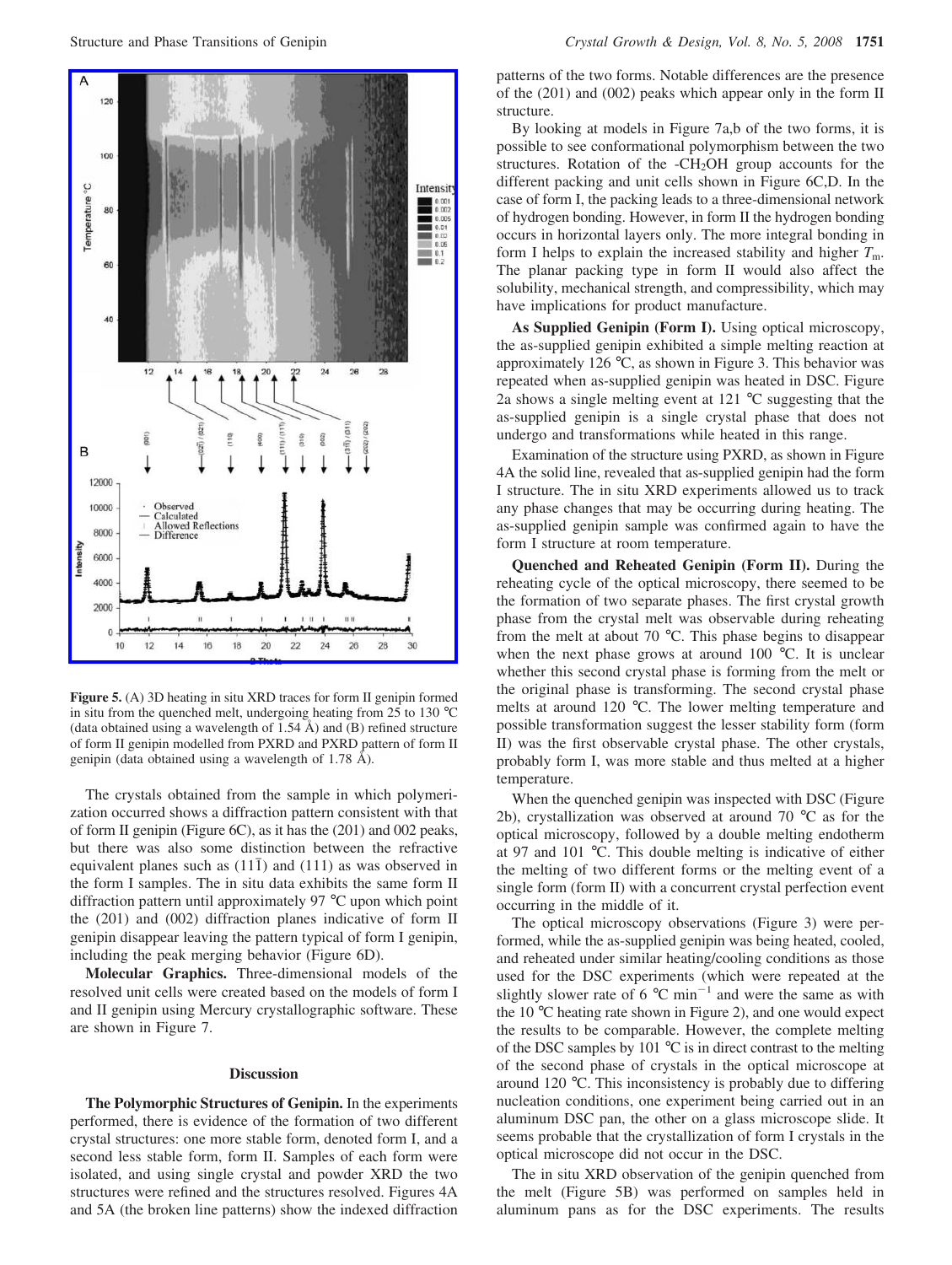

Figure 6. (A) heating in situ XRD data of genipin crystallized by methanol evaporation where no polymerization reaction occurred (data obtained using a wavelength of 1.54 Å), (B) PXRD trace of genipin crystallized by methanol evaporation where no polymerization reaction occurred (data obtained using a wavelength of 1.54 Å), (C) heating in situ XRD data of genipin crystallized by methanol evaporation where a polymerization reaction occurred (data obtained using a wavelength of 1.54 Å), (D) PXRD data of genipin crystallized by methanol evaporation where a polymerization reaction occurred (data obtained using a wavelength of 1.54 Å).



**Figure 7.** Resolved unit cell of form I genipin (a) form II (b) and the three-dimensional models showing the molecular packing of (c) form I and (d) form II.

confirmed the crystallization of form II genipin, as evidenced again by the presence of the form II specific (201) and (002) diffraction planes. This quenched sample shows only amorphous material as the sample is heated, until crystal formation begins between 50 and 70 °C. During heating there is no evidence of any phase change occurring. This suggests that the double melting event observed under the same heating and nucleation conditions in the DSC experiments is not a phase change but rather due to a crystal perfection event. Melting occurs at 105 °C, and no further crystal phase is observable.

**Crystallization from Methanol Evaporation and the Effect of Partial Genipin Polymerization.** It was found that the presence of polymerized genipin affected the crystal growth of the remaining (presumably monomer) genipin.

The XRD observations of the crystalline material extracted from methanol evaporation where no polymerization occurred show the genipin had a form I structure (Figure 6A). However its thermal properties were slightly altered from that of the as-supplied form I genipin. The DSC trace (Figure 2c) showed some crystallization occurred and melting occurred at 119 °C, slightly lower than observed previously for a form I crystal type. The in situ XRD data (Figure 6B) showed a spectrum consistent with the form I structure but also had a lower melting point, around 118 °C. The spectra show a larger amount of peak broadening than those of the as-supplied form I genipin. This suggests a greater degree of crystal imperfec